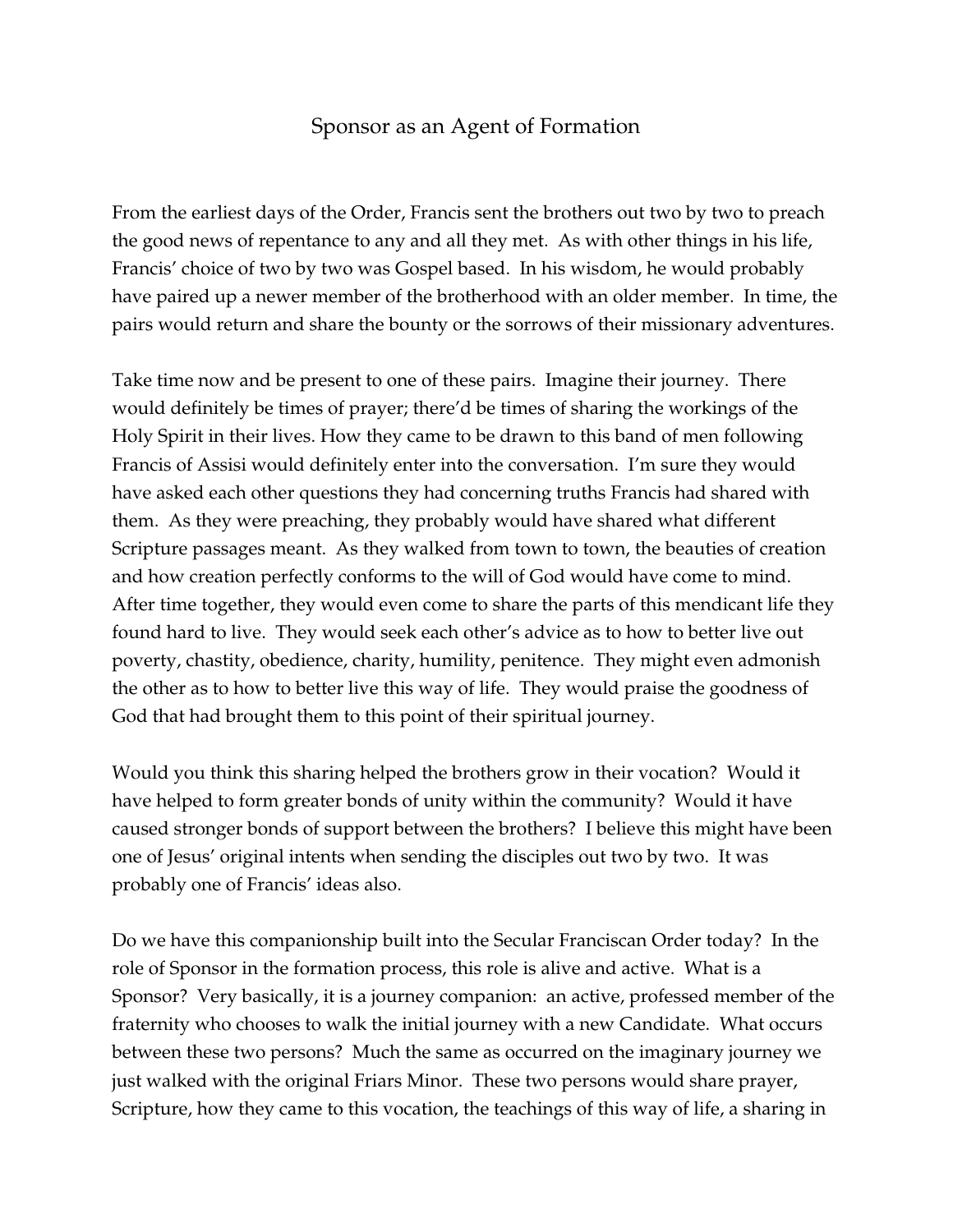mission, and the movement of the Holy Spirit in their own lives. When asked, the professed member might offer points on how to better live the Rule. They would have times of leisure to share together, times of worship, times of being present to the creation that surrounds them, times of opening up to God within and God they discovered outside of themselves, times of service to others. All in all, they would share how this call to live the Gospel life in the example of St. Francis is exploding in their very being.

What are the qualifications necessary to be a Sponsor?

- A love of your Secular Franciscan vocation and a desire to share it
- A willingness to be open to the Holy Spirit and to another
- A desire to share God's goodness in your life with another
- An openness to share your understanding and love of Sts. Francis and Clare
- A listening heart
- A prayerful spirit
- A sense of nurture for another's vocation
- A lived experience of Scripture
- A call to service
- An appreciation of creation

How does this process begin? This will vary from fraternity to fraternity. In some fraternities, the person who introduced the Candidate to the Secular Franciscan way of life might be the Sponsor. In another instance, the Candidates may choose a professed member to walk with them. In still another case, the Council would match up professed members with the Candidates to be. Your fraternity may have another manner in which to pair people. The mode of connecting one person with another can be as varied as there are fraternities.

Interaction is key to this process. Initial contact most times becomes the responsibility of the professed member. One scenario would be for the professed member to invite the Candidate for a cup of coffee or, better still, breakfast one morning. And just begin the conversation: